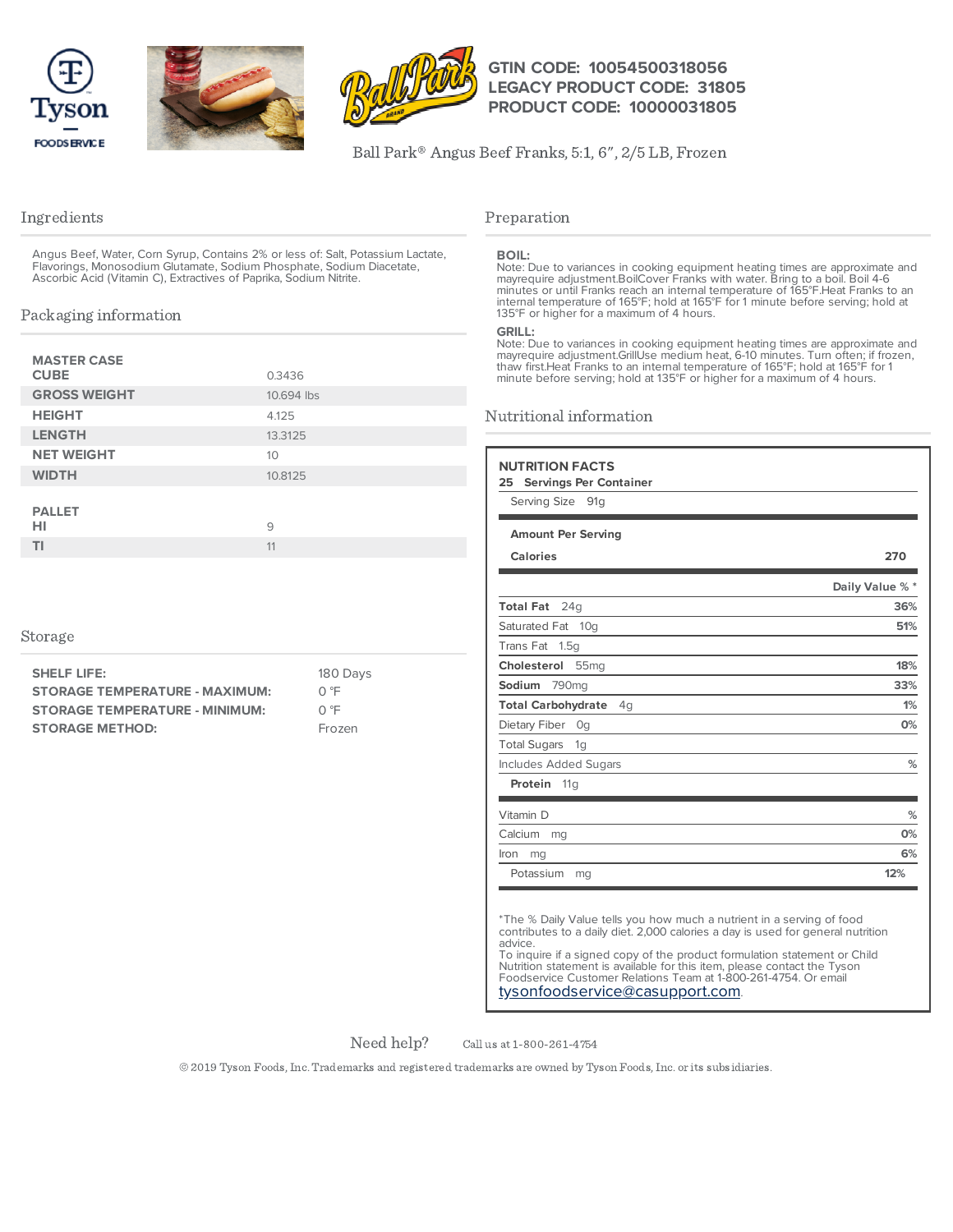



# **GTIN CODE: 10054500167203 LEGACY PRODUCT CODE: 16720 PRODUCT CODE: 10000016720**

Ball Park® Three Meat Franks, 2.0 oz.

# Ingredients

Mechanically Separated Turkey, Meat Ingredients (Pork, Beef), Water, Contains<br>2% or less: Salt, Sorbitol, Hydrolyzed Beef Stock, Potassium Lactate, Sodium<br>Phosphate, Natural Flavor, Sodium Diacetate, Ascorbic Acid (Vitamin

# Packaging information

| <b>MASTER CASE</b><br><b>CUBE</b> | 0.3248     |
|-----------------------------------|------------|
| <b>GROSS WEIGHT</b>               | 10.558 lbs |
| <b>HEIGHT</b>                     | 3.81       |
| <b>LENGTH</b>                     | 13.625     |
| <b>NET WEIGHT</b>                 | 10         |
| <b>WIDTH</b>                      | 10.8125    |
| <b>PALLET</b><br>HI               | 9          |
| ΤI                                | 11         |

## Storage

| 180 Days       |
|----------------|
| 10 $\degree$ F |
| ∩ °F           |
| Frozen         |
|                |

## Preparation

Not currently available. **THAW:**

Nutritional information

| Serving Size 57g                    |                 |
|-------------------------------------|-----------------|
| <b>Amount Per Serving</b>           |                 |
| <b>Calories</b>                     | 170             |
|                                     | Daily Value % * |
| <b>Total Fat</b><br>16 <sub>q</sub> | 21%             |
| Saturated Fat<br>6g                 | 30%             |
| <b>Trans Fat</b><br>Og              |                 |
| Cholesterol<br>45 <sub>mq</sub>     | 15%             |
| Sodium<br>520 <sub>mg</sub>         | 23%             |
| <b>Total Carbohydrate</b><br>1g     | 0%              |
| Dietary Fiber<br>Og                 | 0%              |
| <b>Total Sugars</b><br>Og           |                 |
| Includes Og Added Sugars            | 0%              |
| Protein<br>6g                       |                 |
| Vitamin D<br><b>MC</b>              | 0%              |
| Calcium<br>mg                       | 4%              |
| Iron<br>mg                          | 4%              |
| Potassium<br>mg                     | 4%              |

#### 082900, 096035

## **CN STATEMENT**

Each 2.00 oz frank provides 2.00 oz equivalent meat for Child Nutrition Meal Pattern Requirements.

\*The % Daily Value tells you how much a nutrient in a serving of food contributes to a daily diet. 2,000 calories a day is used for general nutrition advice.

To inquire if a signed copy of the product formulation statement or Child Nutrition statement is available for this item, please contact the Tyson Foodservice Customer Relations Team at 1-800-261-4754. Or email [tysonfoodservice@casupport.com](mailto:tysonfoodservice@casupport.com).

Need help?

Call us at 1-800-261-4754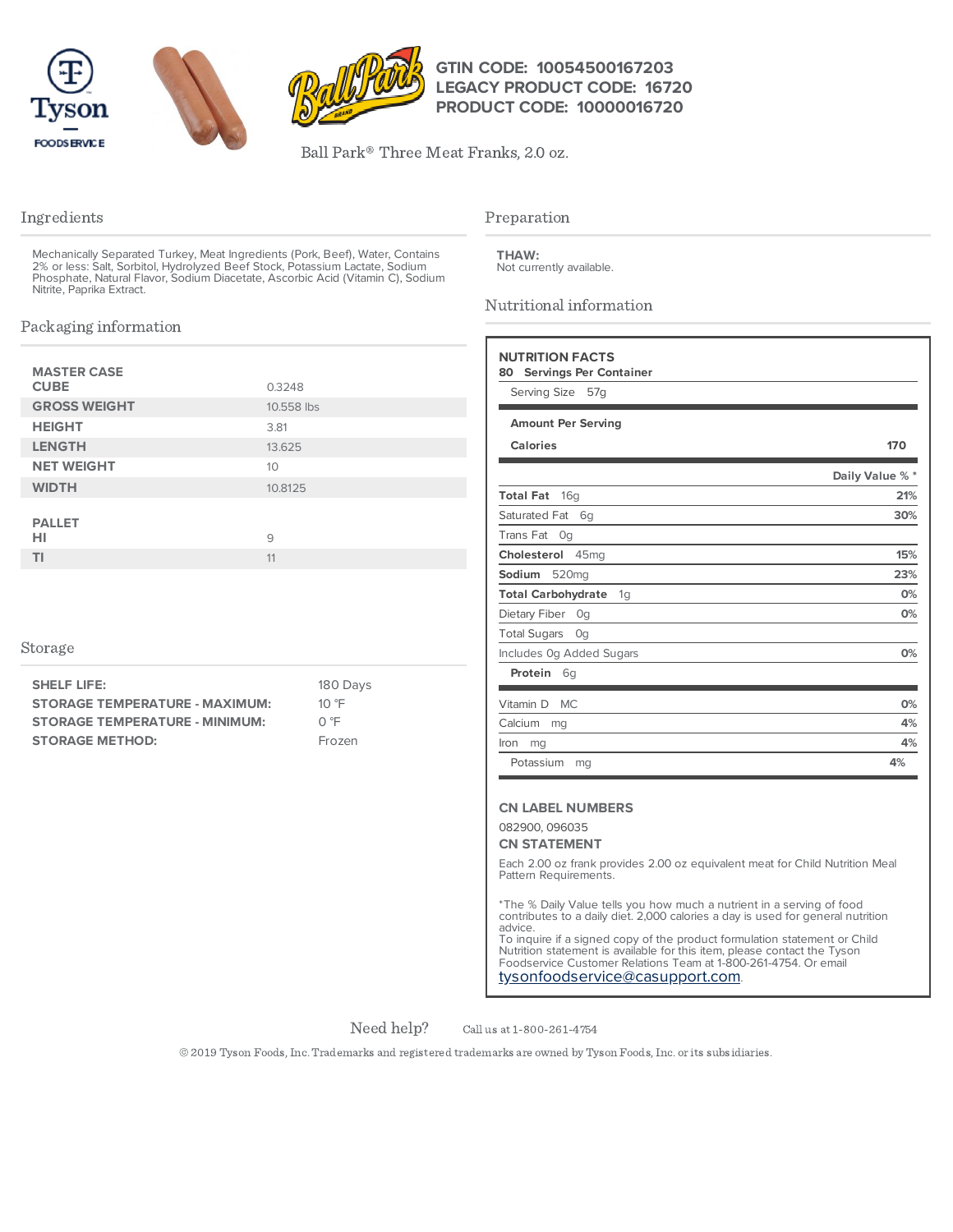





# **GTIN CODE: 10054500167326 LEGACY PRODUCT CODE: 16732 PRODUCT CODE: 10000016732**

Ball Park® Three Meat Hot Dogs, 6:1 Links Per Lb, 6 Inch, 2/5 Lbs, Frozen

# Ingredients

Mechanically Separated Turkey, Meat Ingredients (Pork, Beef), Water, Contains 2% Or Less: Salt, Sorbitol, Hydrolyzed Beef Stock, Potassium Lactate, Sodium Phosphate, Natural Flavor, Sodium Diacetate, Ascorbic Acid (Vitamin C), Sodium Nitrite, Paprika Extract.

# Packaging information

| <b>MASTER CASE</b><br><b>CUBE</b> | 0.3436     |
|-----------------------------------|------------|
| <b>GROSS WEIGHT</b>               | 10.702 lbs |
| <b>HEIGHT</b>                     | 4.125      |
| <b>LENGTH</b>                     | 13.3125    |
| <b>NET WEIGHT</b>                 | 10         |
| <b>WIDTH</b>                      | 10.8125    |
| <b>PALLET</b><br>HI               | 9          |
| ΤI                                | 11         |

## Storage

| <b>SHELF LIFE:</b>                    | 180 Days |
|---------------------------------------|----------|
| <b>STORAGE TEMPERATURE - MAXIMUM:</b> | ∩ °F     |
| <b>STORAGE TEMPERATURE - MINIMUM:</b> | ∩ °F     |
| <b>STORAGE METHOD:</b>                | Frozen   |
|                                       |          |

# Preparation

Not currently available. **THAW:**

Nutritional information

| Serving Size<br>76g             |                 |
|---------------------------------|-----------------|
| <b>Amount Per Serving</b>       |                 |
| <b>Calories</b>                 | 220             |
|                                 | Daily Value % * |
| <b>Total Fat</b><br>22q         | 33%             |
| Saturated Fat 8q                | 38%             |
| Trans Fat<br>0q                 |                 |
| Cholesterol<br>55 <sub>mg</sub> | 19%             |
| Sodium<br>690mg                 | 29%             |
| <b>Total Carbohydrate</b><br>1g | 0%              |
| Dietary Fiber<br>Og             | 0%              |
| <b>Total Sugars</b><br>Og       |                 |
| <b>Includes Added Sugars</b>    | %               |
| Protein<br>8g                   |                 |
| Vitamin D                       | %               |
| Calcium<br>mg                   | 6%              |
| Iron<br>mg                      | 4%              |
| Potassium                       | %               |

\*The % Daily Value tells you how much a nutrient in a serving of food contributes to a daily diet. 2,000 calories a day is used for general nutrition advice.

To inquire if a signed copy of the product formulation statement or Child Nutrition statement is available for this item, please contact the Tyson Foodservice Customer Relations Team at 1-800-261-4754. Or email [tysonfoodservice@casupport.com](mailto:tysonfoodservice@casupport.com).

Need help?

Call us at 1-800-261-4754